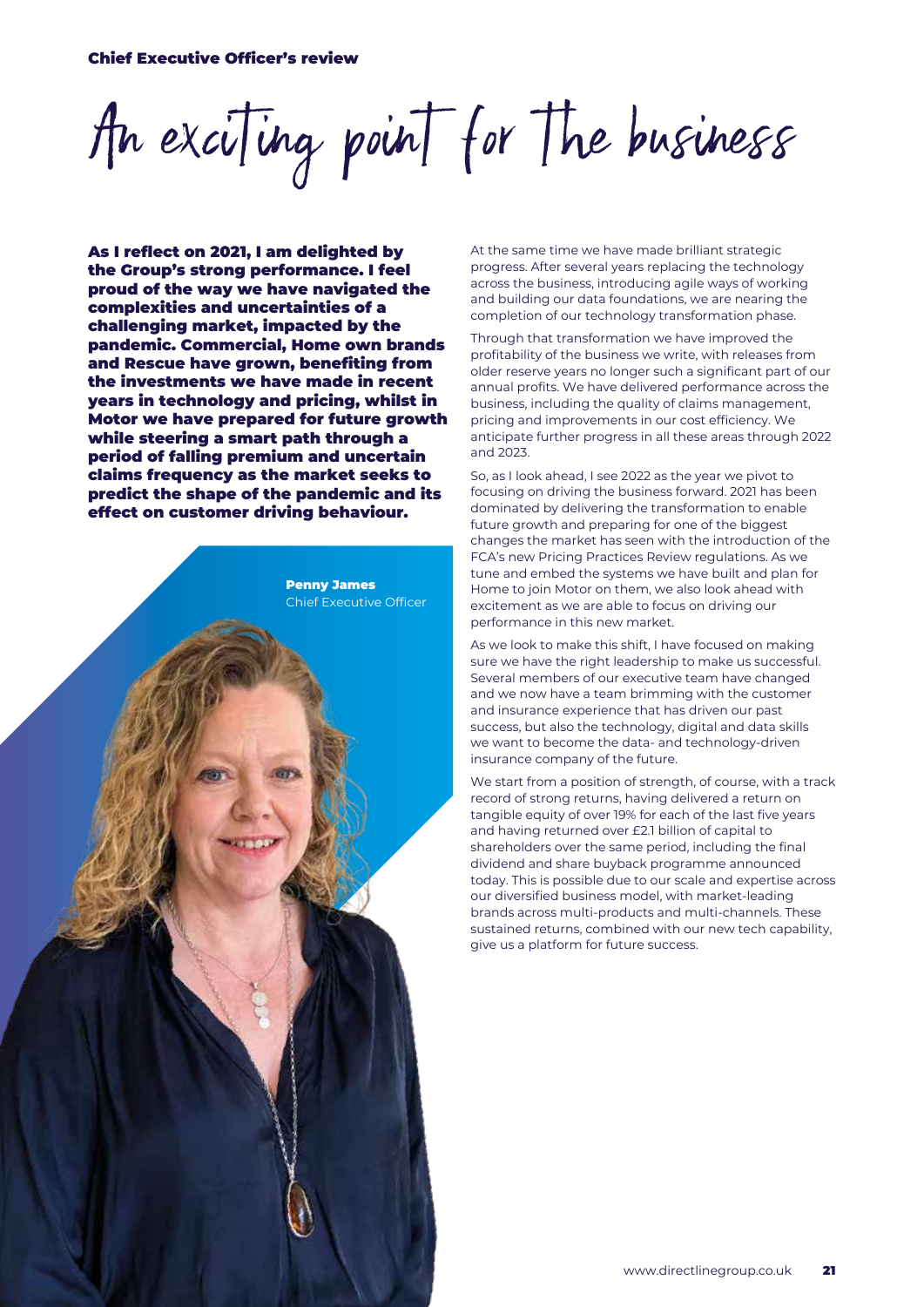Our customer-obsessive mindset is intent on delivering long-term sustainable growth. We are a business that puts data at the heart of what it does and we are working to have it at everyone's fingertips – with the agility to create and tailor innovative solutions and give customers the flexible, modular and on-demand insurance products that give them control. It is why I am so excited by the progress we have made, having now rolled out our largest brands, Direct Line and Churchill, onto our new Motor platform.

This transformation builds on our existing core strengths of great customer service, strong brands and expert claims capability which look to harness the best of technology to make every customer interaction effortless, instant and transparent, however customers come to us. Our diversified business model gives us the platform to be the best at direct and win through price comparison websites ("**PCWs**"), partners and brokers. The technology transformation enables a step change in our pricing capability and operational efficiency which is designed to further increase our competitiveness.

As we move to embed and leverage what we have built, we believe there is plenty more to come:

- Step changes in our use of pricing and data, which are already beginning to improve our competitiveness in Motor, and we will continue to refine and enhance our pricing models and capabilities as we move through the year.
- The next sweep of our brand advertising, building on the success of the 'superheroes' and Churchill campaigns.
- Improvements in our customer service and costs efficiency through material increases in straightthrough processing.
- Over 640,000 Motability Operations customers who are scheduled to join us in 2023 in a deal focused on providing brilliant customer service and claims in a capital-efficient manner with 80% reinsured.
- And we are delighted to have extended our contract with NatWest Group to continue looking after their customers' Home insurance needs, a contract built on our ability to deliver great service for their customers through brilliant use of digital and data capability.

So, as we enter 2022, we are initially focused on understanding the new dynamics in the marketplace, where renewal and new business pricing are linked. It's early days but the market appears to be responding rationally and we are taking time to understand how customers will behave in the new pricing practices world and how to balance product, pricing and distribution to the best effect. The next phase is optimising for growth as we embed and tune the technology we've built.

We believe passionately that delivering sustainable growth in the long run means our customers, society and the planet need to thrive and we have a role to play in helping to ensure that is the case. In essence we need to do the right thing for our customers, our people and the planet. We are making our business an inclusive and rewarding place to work, where brilliant, skilled people can deliver in a high-performance culture. We are investing in the skills that our business will need for its future success and are offering training programmes to enable people who want to reskill to do so.

We have also made further strides to embed sustainability initiatives by prioritising actions which are good for the long-term interests of the business and which bring wider societal benefits. You can see this most strongly in the steps we are taking to protect our business from the impact of climate change and to give back more to the planet than we take out. Our decision this year to join the Race to Zero – committing to set Science-Based Targets to reduce emissions based on a 1.5°C pathway – reflects that ambition. But we also recognise our role in supporting customers to go green and delivering our new Direct Line electric vehicle proposition is another sign of our ability to innovate in an agile way.

This is a business I love, brimming with people who share my view and go the extra mile to support customers and one another. 2021 has been far from an easy year. Change is never comfortable and is rarely predictable. The results and progress are the outcome of the sheer dedication of our amazing people and their determination to succeed despite the challenges and strains of a pandemic. So, the most important thing I can do here is thank each one of them for sharing this journey with me.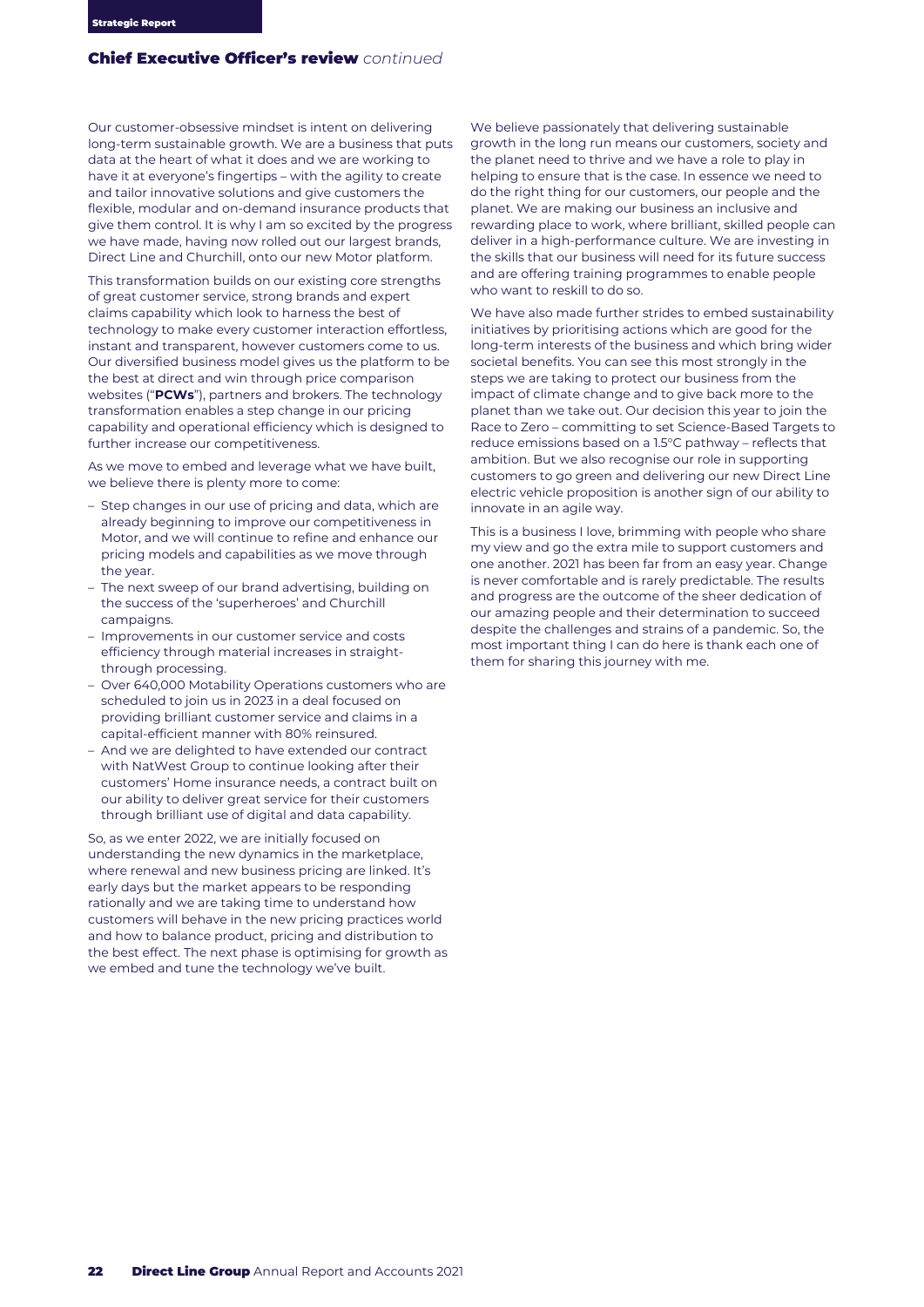# **Forging ahead with our strategy**

# Our vision and purpose

 $\mathbf{h}$ 

We want to create a world where insurance is personal, inclusive and a force for good

Purpose

We help people carry on with their lives, giving them peace of mind now and in the future

| <b>Our values</b>                             |                   |                                            |                             |                         |                                            |  |
|-----------------------------------------------|-------------------|--------------------------------------------|-----------------------------|-------------------------|--------------------------------------------|--|
| Do the right<br>thing                         | <b>Aim higher</b> | <b>Take</b><br>ownership                   | <b>Say it like</b><br>it is | <b>Work</b><br>together | <b>Bring all</b><br>of yourself<br>to work |  |
| <b>Our strategic objectives</b>               |                   |                                            |                             |                         |                                            |  |
| <b>Best at direct</b>                         |                   | <b>Win on price comparison</b><br>websites |                             | <b>Extend our reach</b> |                                            |  |
| <b>Technical edge</b>                         |                   | <b>Nimble and cost efficient</b>           |                             | <b>Great people</b>     |                                            |  |
| > See pages 15 and 26 for further information |                   |                                            |                             |                         |                                            |  |
| <b>Our sustainability pillars</b>             |                   |                                            |                             |                         |                                            |  |
| <i>(MSTotners People</i>                      |                   |                                            | $\sqrt{\text{weight}}$      |                         | Planet Governance                          |  |
| > See page 54 for further information         |                   |                                            |                             |                         |                                            |  |
| <b>Our brands</b>                             |                   |                                            |                             |                         |                                            |  |





**GREEN FLAG TOW** 



**DLG** PARTNERSHIPS

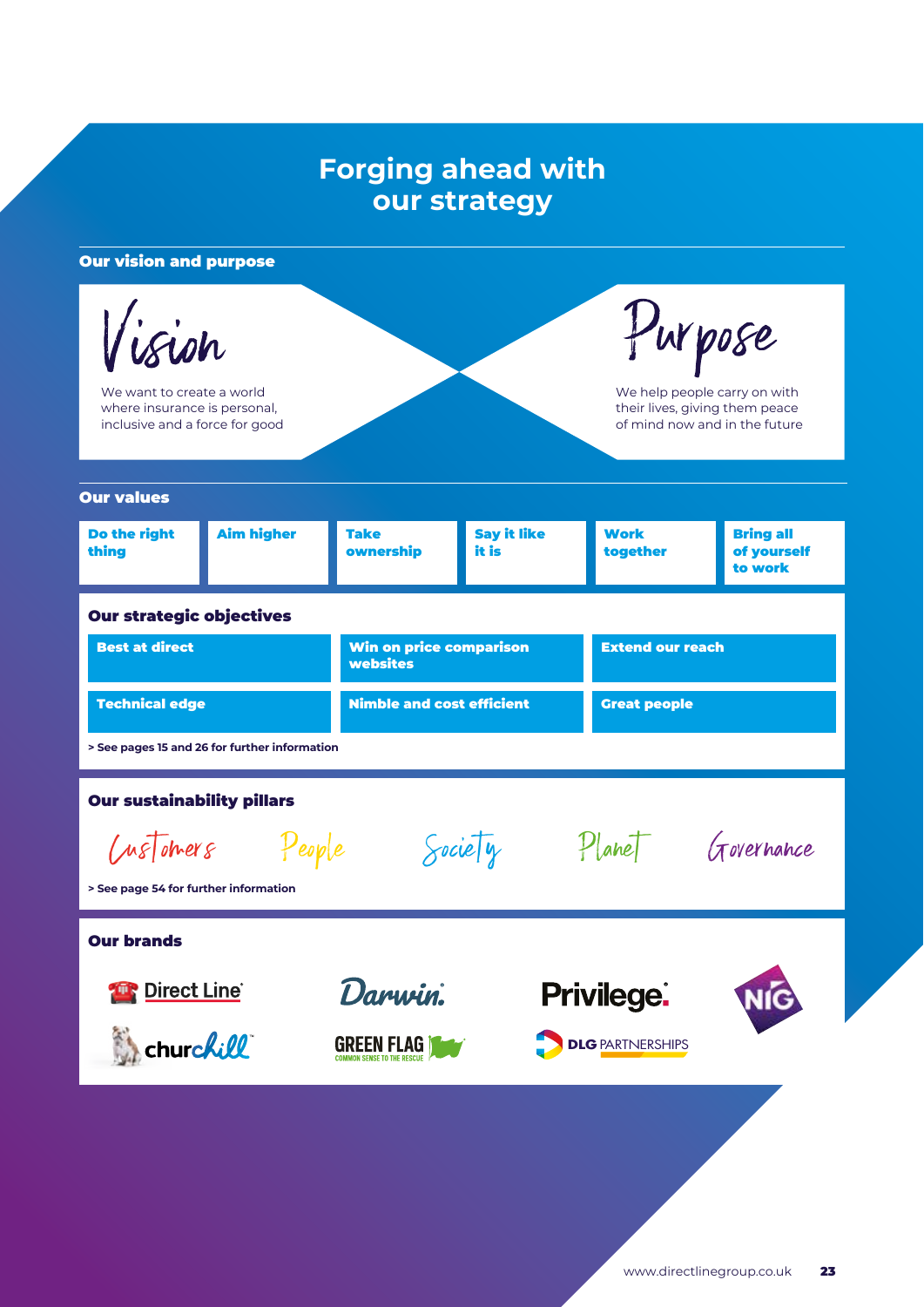### Preparing for the future

As one of the largest motor insurers in the UK we have 22 garages. As car technology rapidly changes, we are continuing to invest in our repair capability so we can meet future customer needs with the aim of achieving efficient repair.

This is why we possess the ability to test and calibrate ADAS (Advanced Driver Assistance Systems) and are training more of our technicians in electric vehicle repair, as this is expected to be a growing market and we need to be ready. Our new technology centre is a further sign of our repair capability and is designed to help build in-house knowledge and inspire the next generation.

### New Motor insight

We are delighted to announce a new 10-year Motor partnership with Motability Operations from 2023.

It is expected to give the Group further insight on a fleet of modern vehicles as the scheme serves some 640,000 people, and is further evidence of the quality of our customer service, vehicle repair expertise and digital claims capability.

#### New car technology centre

As the largest insurer-owned garage networks in the UK we pride ourselves in efficient repair. To strengthen the Group's repair capability further we have invested in a new car technology centre in Birmingham.



investment in new car technology centre



### Business performance

We are already beginning to see some financial benefits of our transformation, with another strong financial performance in 2021, growing our own brand policy count, delivering a combined operating ratio of 90.1% and increasing operating profit year on year by 11.4% to £581.8 million. This has enabled us to declare a final dividend of 15.1 pence, a 2.7% increase over 2020, and announce a share buyback programme of up to £100 million.

We grew direct own brand in-force policies by 1.0% driven by Commercial direct and Green Flag Rescue, our two divisions furthest through their transformation, and Home where we traded well in a buoyant new business market.

We continued to make progress on our cost agenda, with operating expenses reducing £18 million to £706 million and the expense ratio falling 0.6 percentage points to 23.9%. Whilst we saw levies increase by 11% during 2021, alongside heightened inflation in wage costs, these impacts were more than offset by lower technology costs, savings from our property strategy and a 9% reduction in headcount. We also incurred lower Covid-19 related costs.



The combined operating ratio at 90.1%, normalised for weather at 91.1%, was better than our medium-term target of 93% to 95% and in line with our mid-year stated revised expectation of between 90% and 92%. We achieved an excellent underwriting profit for the year with increased prior-year reserve releases and Motor claims frequency remaining below pre-pandemic levels in H1 2021.

This, together with a strong investment result, meant operating profit increased from £522.1 million in 2020 to £581.8 million in 2021. We have been focusing on improving the amount of our operating profit that comes from the current year and in 2021 met our target of at least 50%.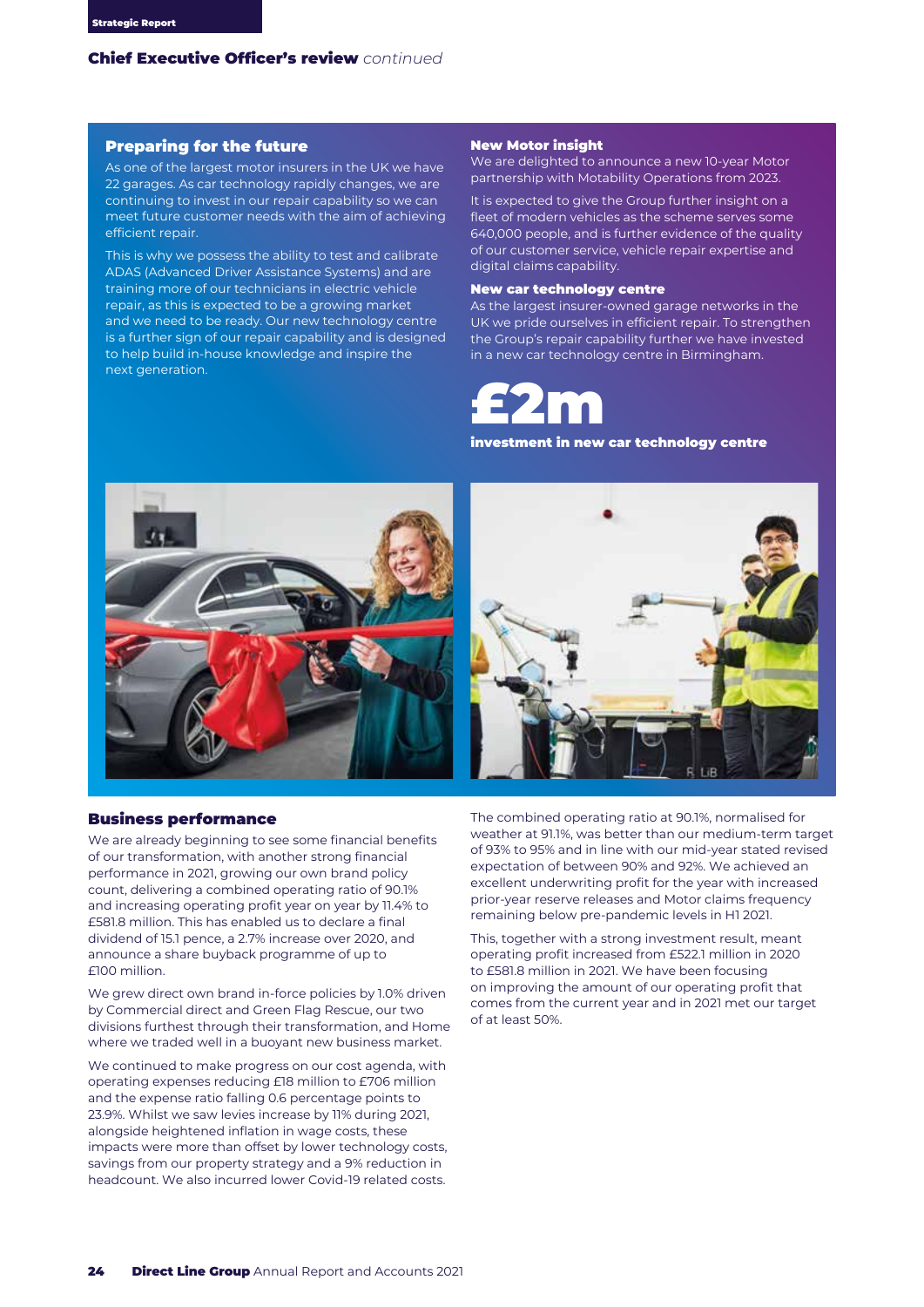### Impact of Covid-19

Whilst in 2020 we saw a modest indirect economic benefit from the Covid-19 pandemic in our results, during 2021 the impact was less marked. Within Motor we saw similarly low levels of claims frequency across the first half of 2020 and 2021 and with restrictions easing across H2 2021 we saw claims frequency increase back to expected levels. Throughout 2021 motor market premiums reduced, in part reflecting this trend and offsetting the financial impact.

Outside of Motor the impact of Covid-19 was even less significant. Rescue saw lower new business shopping during lockdown restrictions, whilst claims experience in Home and Commercial was not significantly affected.

In our Travel business, lower customer travel levels continued to reduce gross written premium below pre-pandemic levels and claims volumes reduced in 2021 following the non-repeat of Covid-19 related claims in 2020.

### Strategy update

#### Valuable customer relationships

Following the implementation of the FCA Pricing Practices regulatory changes at the start of 2022, the importance of strong customer relationships has never been higher.

Strong brands and great customer service have always been core strengths of our business and that has been consistently demonstrated by our high Net Promoter Scores and retention rates across both Home and Motor.

Throughout our technology transformation, we have always started with the customer. Our new technology architecture has delivered a step change in our digital capabilities, enabling our customers to deal with us however they wish. We have seen customer use of our digital channels increasing month on month throughout 2021, with 100% of Motor and Home claims now able to be registered online.

Our diversified business model also means that customers can deal with us through a range of recognised brands across a number of products. This enables us to support a real breadth of different customers.

Darwin, a new brand we set up in 2019, is a great example of our diversified approach. It uses machine learning to leverage our existing data resource and counter-fraud expertise to offer customers a low-cost digital product. In just two years it has increased to over 135,000 policies, is ranked in the top 10 on TrustPilot and provides us another powerful brand in the PCW channel.

Finally, our transformation has enabled us to improve our competitiveness through increased accuracy and agility in our pricing, as well as increasing the breadth of propositions that we can offer. During 2021 we rolled out our new electric vehicle proposition, building on our expertise in this growing market and helping our customers make the switch to electric vehicles.

**"Our diversified business model also means that customers can not only deal with us through whichever channel they wish, but also via a range of recognised brands across a number of products."**

### Growing the portfolio

Commercial and Green Flag Rescue are the areas of our business that are furthest through their transformation and they demonstrate what can be achieved when we combine our existing strengths in claims management, customer service and strong brands, with a new technology infrastructure and agile ways of working.

Between them they drove strong gross written premium growth of 13.9% in 2021 and gained share in their respective markets. We are adopting similar approaches in Motor and Home and are seeking to grow our share over time.

Longer term, we believe our brand strength enables us to extend into broader products and services to meet customers' needs. Direct Line has recently launched a standalone cyclist product to take advantage of this growing market and to attract new customers to other more established products; our electric vehicle proposition is designed to help customers transition to electric vehicles and is only one part of a wider ecosystem; and Green Flag, by changing its operating model, can now offer more assistance to customers during a vehicle recovery. These are all examples of how we are broadening our propositions and products to deliver for more customers.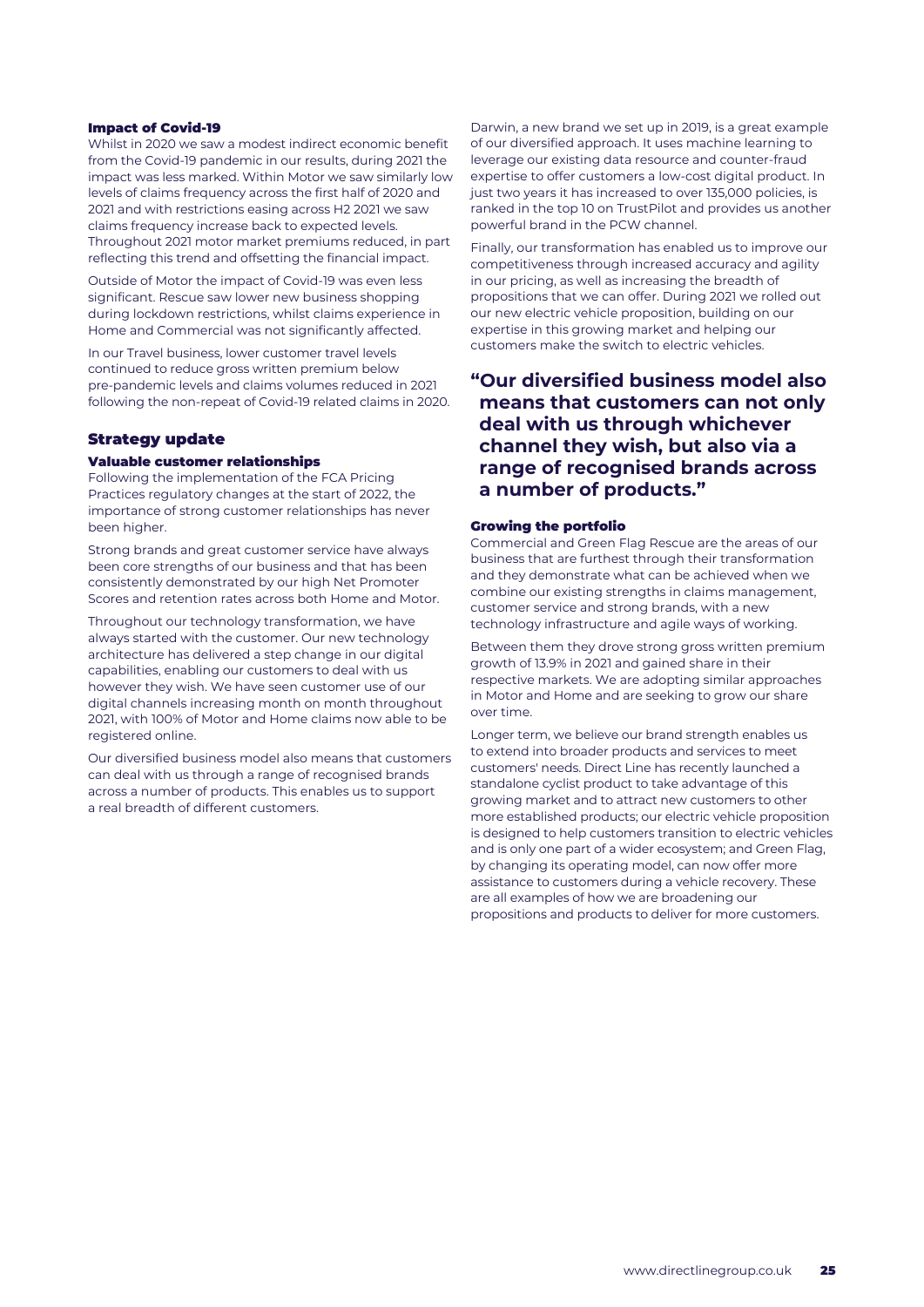# Strategic objectives

Overall, in 2021, we made great progress on our path to building the insurance company of the future – technology and data led but with a customer-obsessive mindset. We not only completed the main elements of our technology build but have also made great progress against our six strategic objectives;

| Objective                           | Progress to date                                                                                                                                                                                                                                                                                                                                                                                                                                                                                                                                                                                                                                                                         |
|-------------------------------------|------------------------------------------------------------------------------------------------------------------------------------------------------------------------------------------------------------------------------------------------------------------------------------------------------------------------------------------------------------------------------------------------------------------------------------------------------------------------------------------------------------------------------------------------------------------------------------------------------------------------------------------------------------------------------------------|
| <b>Best at direct</b>               | - Launched a new Direct Line proposition helping to make the transition to electric<br>vehicles easier for customers by providing free access to a bundle of electric vehicle-<br>related services, including discounted home charging installation.<br>– Green Flag delivered a new cloud-based policy platform for online sales and relaunched<br>the way it operates, enabling it to offer more services alongside roadside recovery.<br>– Launch of Direct Line cyclist product as we extend our products and services in order to<br>meet broader customer needs.                                                                                                                   |
| <b>Win on PCWs</b>                  | - Successfully rolled out our new Motor platform, which delivers greater pricing<br>sophistication using third-party data and speed to market. We saw the benefits of this in<br>improved Motor competitiveness in the second half of the year.<br>- Continued to deliver strong growth in Darwin as we enhanced pricing across the four<br>main PCWs, growing policy count to over 135,000, an increase of over 150% compared to<br>the end of 2020.<br>- Churchill business delivered 64% growth in gross written premiums in 2021.                                                                                                                                                    |
| <b>Extend our reach</b>             | - We announced our new partnership with Motability Operations, demonstrating our core<br>strengths in delivering great customer service and efficient car repairs. The partnership<br>is anticipated to increase Motor gross written premiums by around £500 million each<br>year from H2 2023.<br>- Agreed a long-term extension to our Home partnership with NatWest Group.<br>– U K Insurance Business Services Limited expanded into subscription insurance with a<br>new partnership with Cazoo.<br>– Green Flag renewed partnerships with Caravan and Motorhome Club, Zurich and Virgin<br>Money.                                                                                  |
| <b>Nimble and cost</b><br>efficient | - Progressed our site strategy, purchasing our head office and rationalising our footprint<br>at two regional offices, overall reducing our site footprint by 30% since 2019 and<br>delivering savings in excess of £10 million per year.<br>– Expanded digital customer journeys, including 100% of all Home and Motor claims now<br>able to be registered online and with end-to-end digital journeys for certain claims<br>types, delivering reduced demand into our contact centres.<br>– Technology transformation reducing ongoing run costs through rationalisation of legacy<br>systems, including the decommissioning of two data centres and reducing system<br>support costs. |
| <b>Technical edge</b>               | – We continued to expand our claims capabilities through the acquisition of our 22nd DLG<br>Auto Services accident repair centre. This acquisition supports our competitive<br>advantage in vehicle repairs and we continued to invest in capability to repair more<br>advanced and electric vehicles.<br>- Commercial continued the rollout of its new pricing and underwriting system across<br>Commercial combined and Fleet, alongside the launch of machine learning pricing<br>models, dramatically improving pricing accuracy.<br>– Integration of digital journeys into our new fraud decision engine.                                                                           |
| <b>Great people</b>                 | - We have refreshed our leadership, with an Executive Committee team which has the<br>brilliant mix of digital, customer, data, insurance and agile skills we need to grow our<br>business, leveraging the technology we have built.<br>- The Group ranked 13th in The Inclusive Top 50 UK Employers list for 2021/22.<br>- Published our Black Inclusion report and signed up to 10,000 Black interns programme.<br>- Continued to embed Agile operating models across our trading and technology teams,<br>enabling increased pace and efficiency of change.                                                                                                                           |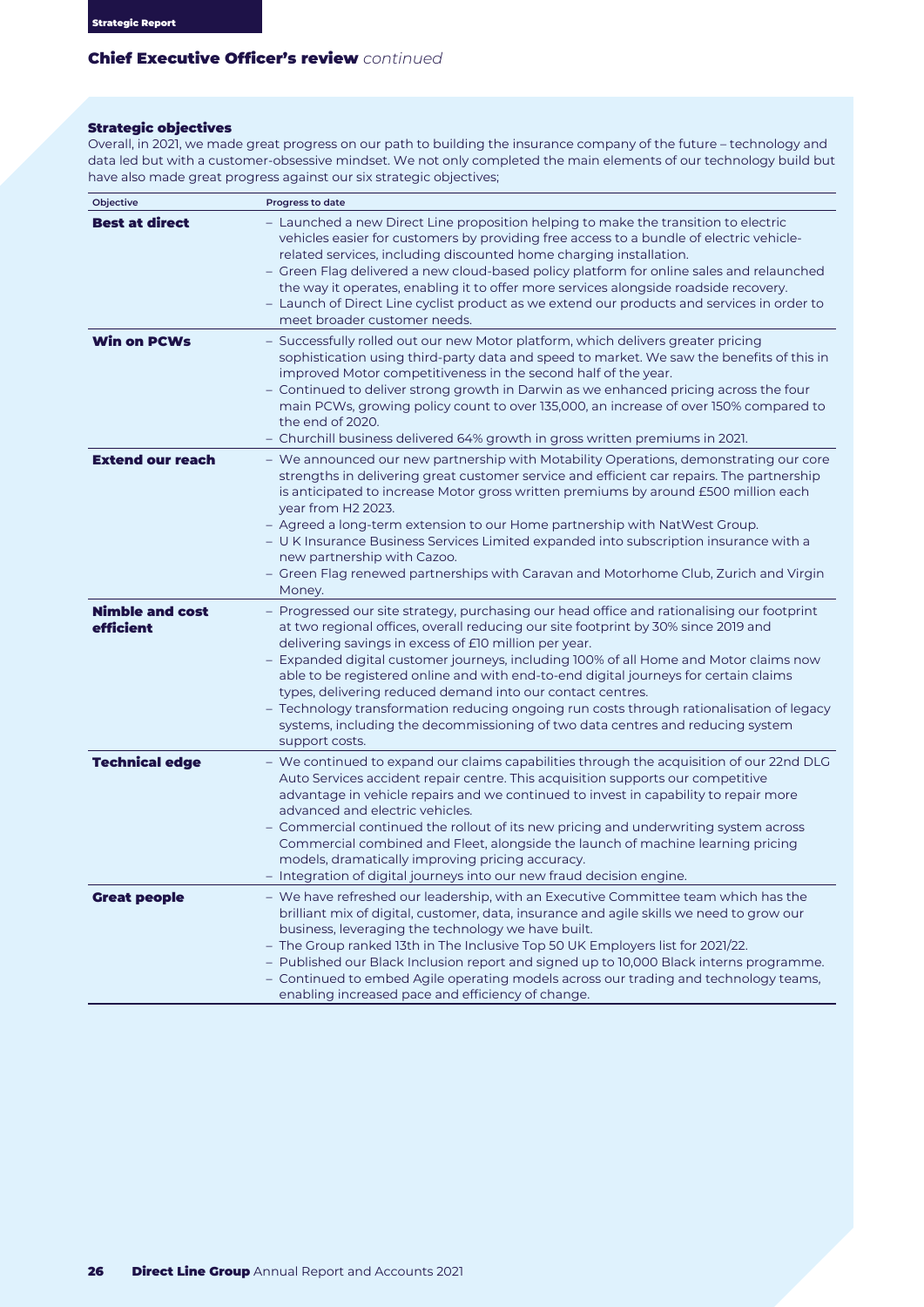# **"We take our environmental obligations seriously and this year joined the Race to Zero – committing to set Science-Based Targets to reduce emissions based on a 1.5°C pathway."**

### Sustainability strategy progress

We have continued to make progress on our sustainability strategy this year, improving our MSCI ESG rating from an 'A' to 'AA', and have published our second Task Force on Climate-related Financial Disclosures ("**TCFD**") report outlining our strategic response to climate change in this Annual Report. We have also participated in the Bank of England's Climate Biennial Exploratory Scenario ("**CBES**"), providing a clearer assessment of climate-related implications for the Group. We take our environmental targets seriously and this year joined the Race to Zero – committing to set Science-Based Targets to reduce emissions based on a 1.5°C pathway. While we finalise our submission to the Science Based Target Initiative ("**SBTi**") for approval, we are clear-sighted that setting ambitious targets requires practical measures to help reduce our emissions.

Colleagues have been innovating and trialling solutions to guide our emission reduction strategy, including launching a Supply Chain Sustainability Programme and piloting measures in our garage network because these are some of our most carbon-intensive operations. Part of our strategic response also means helping to make it easy for our customers to go green so that we can both contribute to and benefit from accelerating the transition. As a major motor insurer we are determined to make it easy for customers to insure electric vehicles, while aiming to fix them in the most energy-efficient repair network in the UK. That's why our new electric vehicle proposition for Direct Line customers is such an exciting development and a sign of how we can take long-term sustainable decisions which are good for the planet and our business.

# UK weather

During February 2022, the UK experienced three significant storms: Dudley, Eunice and Franklin. To date, we have already helped over 10,000 customers across Home and Commercial and estimate claims to be between £30 million and £40 million. This is an early estimate and is within our annual weather budget assumption for 2022.

# Ukraine conflict

We are deeply saddened and shocked by the conflict in Ukraine and have made an immediate donation from the Group's Community Fund to the UK's DEC Ukraine Humanitarian Appeal. As a UK-based business, there has been no direct impact from the conflict in Ukraine that started in February 2022. The investment portfolio has no direct exposure to Russia or Ukraine.

# Outlook

Our strong strategic progress and disciplined approach to trading throughout 2021 meant we were well placed as we entered 2022 and began the implementation of the FCA Pricing Practices regulatory changes.

These are early days but we have seen positive new business premium inflation across the Home and Motor markets in January and February 2022, with search volumes higher but with switching reduced when compared to the same period in 2021. Our retention levels in Motor and Home have remained strong. These movements are within the range of outcomes we had projected and prepared for.

Our initial focus was on aiming to safely land the changes compliantly, while seeking to understand both market and consumer behaviour in the new environment. Our multi-brand portfolio sets us up well as it enables us to both protect value and be competitive in new business. This will enable us, as we move through the year, to optimise for growth and shareholder value whilst all the time delivering great outcomes for customers.

There are a range of inflationary pressures currently being seen within our market. Our claims expertise, including our repair cost advantage in Motor, puts us in a good position to manage these. Elsewhere, we have delivered absolute reductions in our overall cost base and we plan to reduce costs further during 2022.

Reflecting this, as well as our long-term confidence underpinned by our strategic transformation, we reiterate our combined operating ratio target range of 93% to 95%, normalised for weather, in 2022 and over the medium term. We also reiterate our expense ratio target of 20% for 2023, assuming modest premium growth, and our ongoing target of achieving at least a 15% return on tangible equity each year.

Having completed the main elements of our technology build we have complemented our strengths in strong brands, fantastic customer service and market-leading claims capabilities with a step change in our pricing capability, greater digitalisation and improved efficiency.

Whilst we are already seeing some of the benefits of this new capability coming through, the full benefits are yet to be realised, which leaves us well positioned to build on this strong performance through 2022 and beyond.



Penny James Chief Executive Officer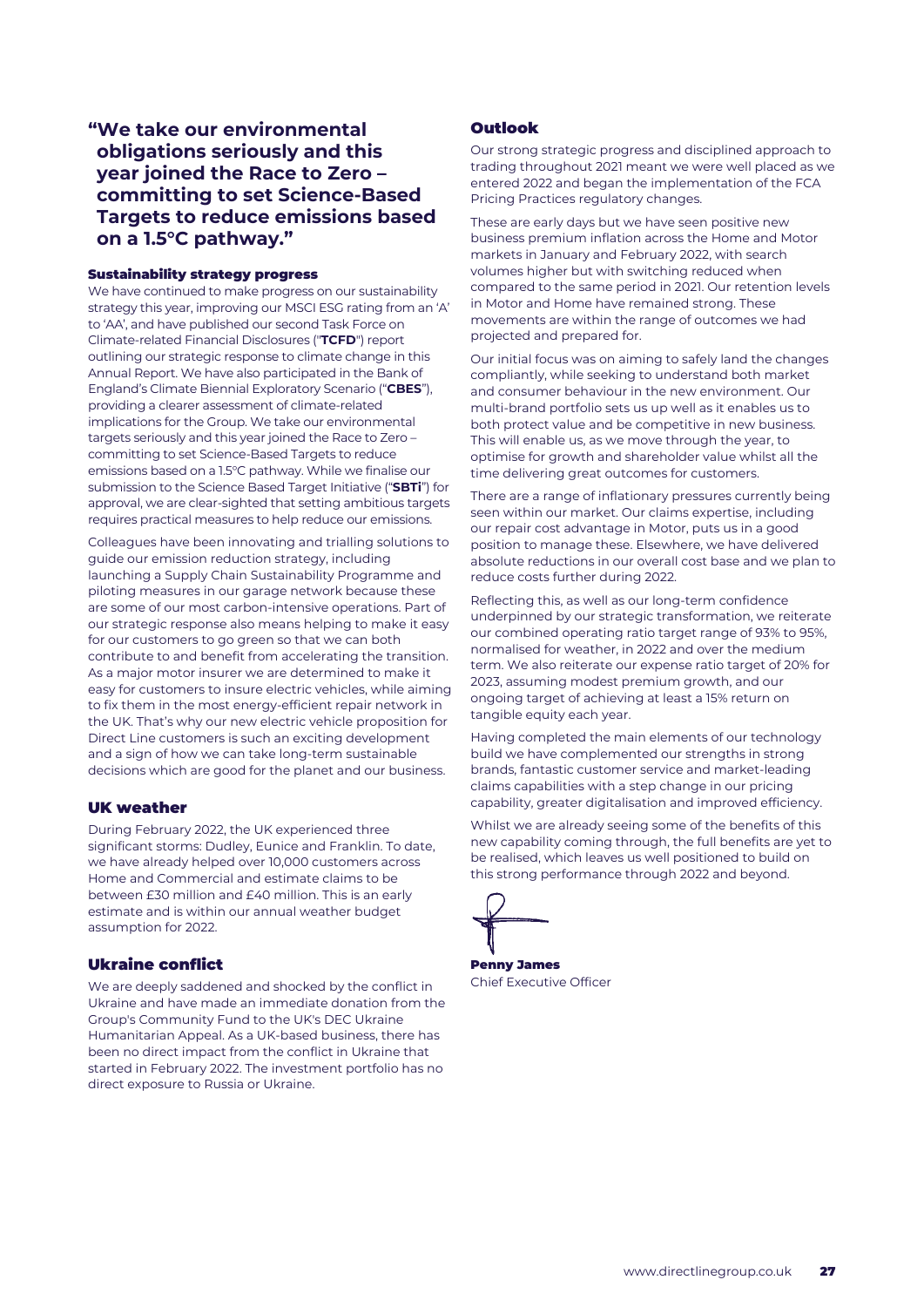Market overview

### Consumer trends

In 2021 we witnessed consumer trends further align with our strategy, consistent with our technology transformation:

- More customers taking advantage of our digital capability where we are providing greater flexibility for people to manage their insurance how they want, whether it is amending policy cover or making a claim. It is part of our aim to use the best technology to make every customer interaction effortless, instant and transparent however customers come to us.
- A desire for trusted, famous brands offering distinctive customer offers and insurance propositions. We want to create and tailor solutions and give customers the flexible, modular and on-demand products that give them control. We were delighted to launch our new electric vehicle proposition for our Direct Line brand in 2021.
- Car technology is increasingly sophisticated and as the green transition picks up pace, electric vehicles are becoming more popular in the UK. Owning our garage network gives us beneficial commercial insights on vehicle technology, alongside upskilling our technicians in electric vehicle repair.
- The Covid-19 pandemic has changed consumer travel patterns, as more people work from home meaning fewer people are using cars in peak commuting hours, impacting claims behaviour. Insurers will need to adapt to this new environment and our ability to deploy more sophisticated pricing, as a result of our new motor platform, gives the Group greater competitiveness as the UK emerges from the pandemic.
- Increasingly people are taking advantage of partnerships where they can access insurance products. We are aiming to be the insurance partner of choice because it allows us to reach new sets of customers, which is why we are delighted to be partnering with Motability. Our new Direct Line electric vehicle proposition offers a free bundle of services from our partner, Zoom EV, and our Commercial business is working with Cazoo, providing motor insurance to customers within their monthly car subscription.

# Financial Conduct Authority Pricing Practices Review

In May 2021 the FCA published its General Insurance Pricing Practices Final Policy Statement outlining the implementation timetable for the reforms. Following the Final Policy Statement, the Group successfully met the product governance deadline at the end of September 2021, as well as implementing the pricing reforms which came into effect on 1 January 2022.

We have been supportive of the reforms since the FCA announced its intention for firms to equalise customer prices by offering a renewal price no higher than the equivalent new business price through the same sales channel for motor and home policies.

For several years, before the FCA announced its intention to reform the market, we have taken a proactive approach to reduce the pricing differential between new business and renewal customers, including reviewing customers' renewal prices when they reach their five-year anniversary.

As the market rebalances, in line with the FCA's rule changes, we believe customers will continue to look for both value for money and trusted brands, especially those with a reputation for excellent customer service, market-leading customer offers in terms of what people receive with their cover and a strong track record in claims handling, which are where we have fundamental strengths. We remain confident that our core strengths will assist in helping the Group to navigate this new market with the aim of delivering the right outcomes for our customers and shareholders.

**"We have been supportive of the reforms since the FCA announced its intention for firms to equalise customer prices by offering a renewal price no higher than the equivalent new business price through the same sales channel for motor and home policies."**

### Inflation

The Group is not immune from global inflationary pressures which became more pronounced in the UK during the second half of 2021. Like other insurers, heightened inflation in construction materials such as concrete and lumber has impacted home claims. Meanwhile, motor claims inflation has trended upwards largely due to the limited global supply of new vehicles increasing costs for second-hand vehicles, impacting total loss settlements. In Motor we continued to focus on maintaining the quality of our book and continued to price for claims inflation at a time when we believe market pricing was not reflective of observed claims inflation.

While inflation is expected to persist throughout 2022 we believe the Group has strengths which can help navigate an increasingly inflationary environment. Owning the largest garage network of any insurer allows us to repair vehicles effectively and economically, enabling us to mitigate some inflationary pressures. Whilst we have a large home business, construction materials only make up a small amount of our claims costs, with a greater proportion relating to labour costs and decorating materials meaning we are insulated from certain inflationary pressures partially caused by supply chain disruption. If supply chain delays reverse as a result of a relaxation of Covid-19 restrictions we could see some of these impacts unwind.